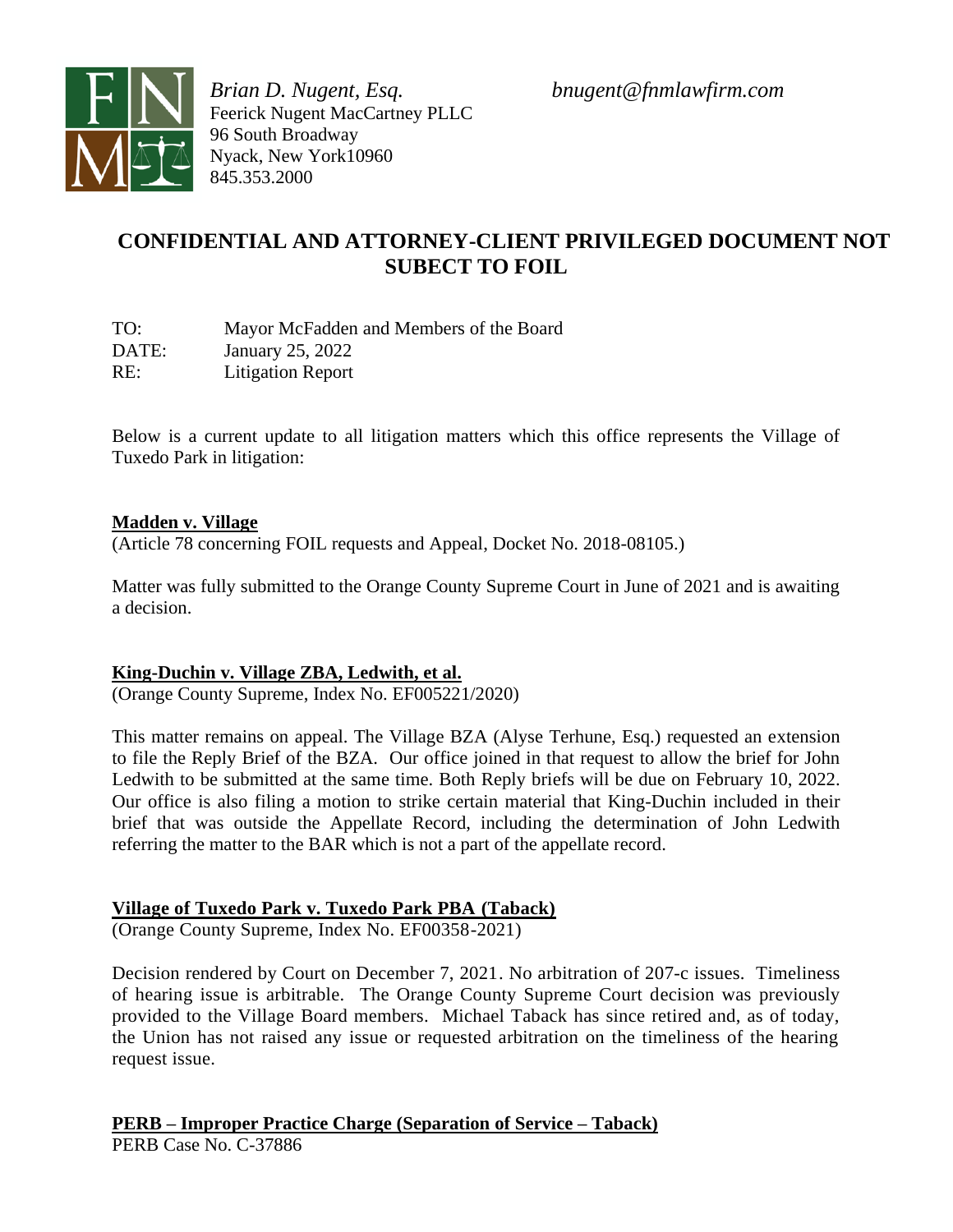# Feerick Nugent MacCartney PLLC Brian D. Nugent, Esq.

P a g e | **2**

This case involved the Union claiming that the Village's separation of service policy was unilaterally imposed without negotiation. The case had been put on a "hold" by the PERB Administrative Law Judge back in August of 2021 when the parties were discussing settlement. The ALJ letter indicated that if no conference or hearing was requested by October 29, 2021, this matter would be deemed withdrawn and administratively closed. There was no request for a conference or hearing, so presumably the matter is closed. However, our office did not want to inquire with PERB at this point as it may only generate a letter inquiring if the Union wishes to pursue this matter. The more time that passes, the better.